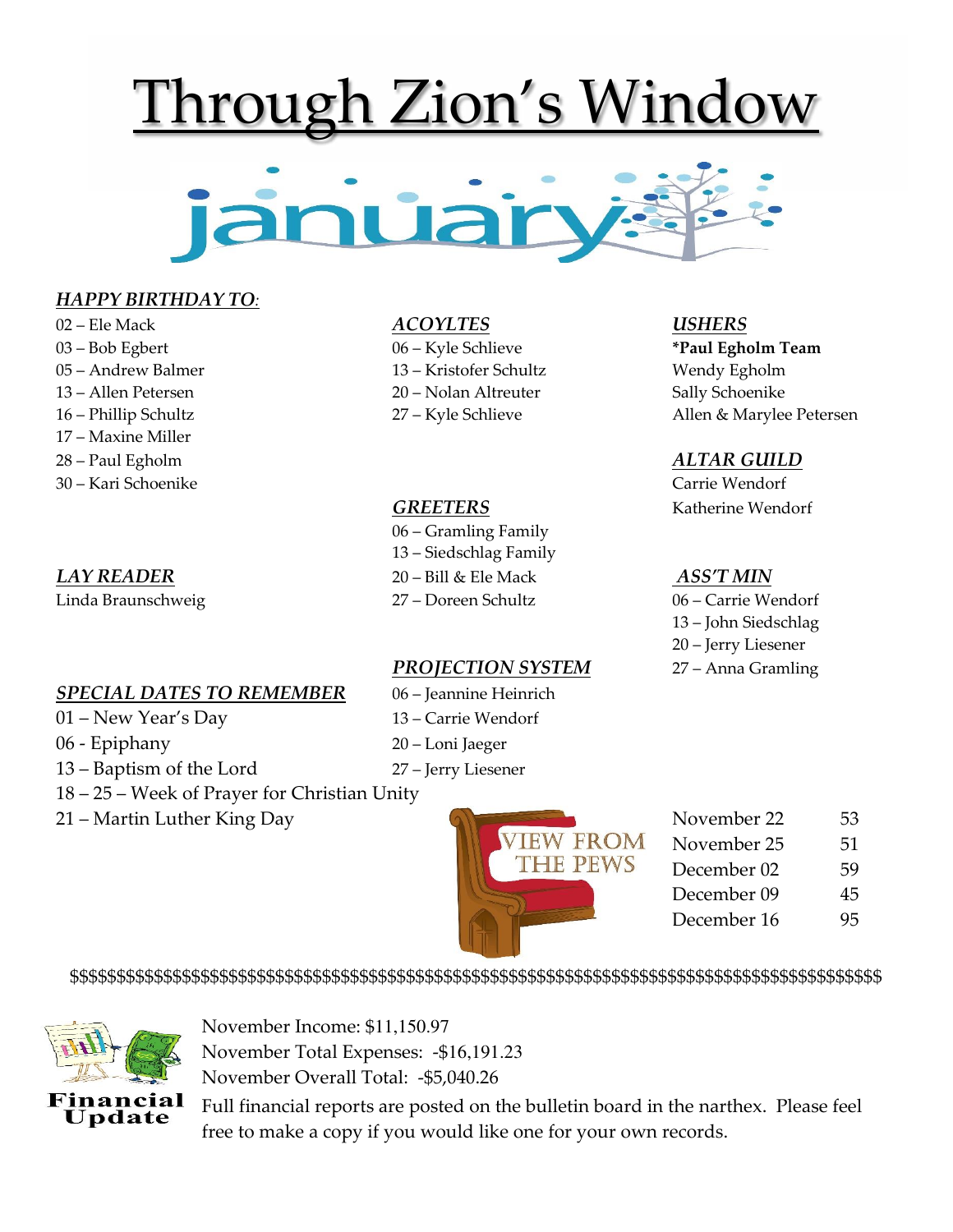

December 9, 2018 Council Minutes – Meeting was brought to order by President Jerry Liesener at 10:07 am. Devotions were led by Doreen Schultz. Devotions for the next month's meeting will be led by Christine Siedschlag.

A motion was made by Christine, seconded by Franklin Wolter, to approve the October secretary's report as printed, motion carried.

Carrie Wendorf reviewed the Treasurer's report. Doreen motioned to accept the treasurer's report as presented subject to audit, seconded by Jeanine Heinrich. All in favor, motion carried.

### Zion Ministry Reports –

<u>Parish Ed</u> – Children's Christmas Program will be on Sunday, December  $16<sup>th</sup>$  at 8:45 am. Worship – Services for Christmas Eve at 4:00 pm and Christmas Day at 8:45 am are planned. Evangelism – The mini refrigerator has arrived. We will undecorate the church on January  $12<sup>th</sup>$ . Ephiphany events are being planned for January  $6<sup>th</sup>$ . Doreen will be holding card making sessions after church in the upcoming months.

Missions – Gift from the giving tree will be delivered to Shorehaven this week, between Zion and Holy name about 100 gifts were donated. Zion Council will be serving a Christmas meal at the Ashippun apartments today after the council meeting.

<u>Building & Grounds</u> – a replacement projector was installed by John. Continuing to work on lights throughout the church.

Old Business – The cabinet in the narthex was built and donated by a member of Holy Name, Dean Loppnow owner of D&D Millwork. Electrical and a refrigerator will complete the installation.

New Business – The call process was discussed. A letter will be mailed to the congregation members with information on the meet and greet with Pastor Doug Andersen on Sunday, December 16<sup>th</sup> and the congregational meeting on January  $6<sup>th</sup>$ . Zion Council will be meeting with Cross Council in the next few weeks. A new refurbished copier will be installed this week to replace the existing copier that we've had for 15 years.

Next Council meeting will be on January 6th. Chris motioned, seconded by Jeanine to adjourn the meeting at 11:22 am. The meeting closed with the Lord's Prayer.

Respectfully submitted, Heidi Tunak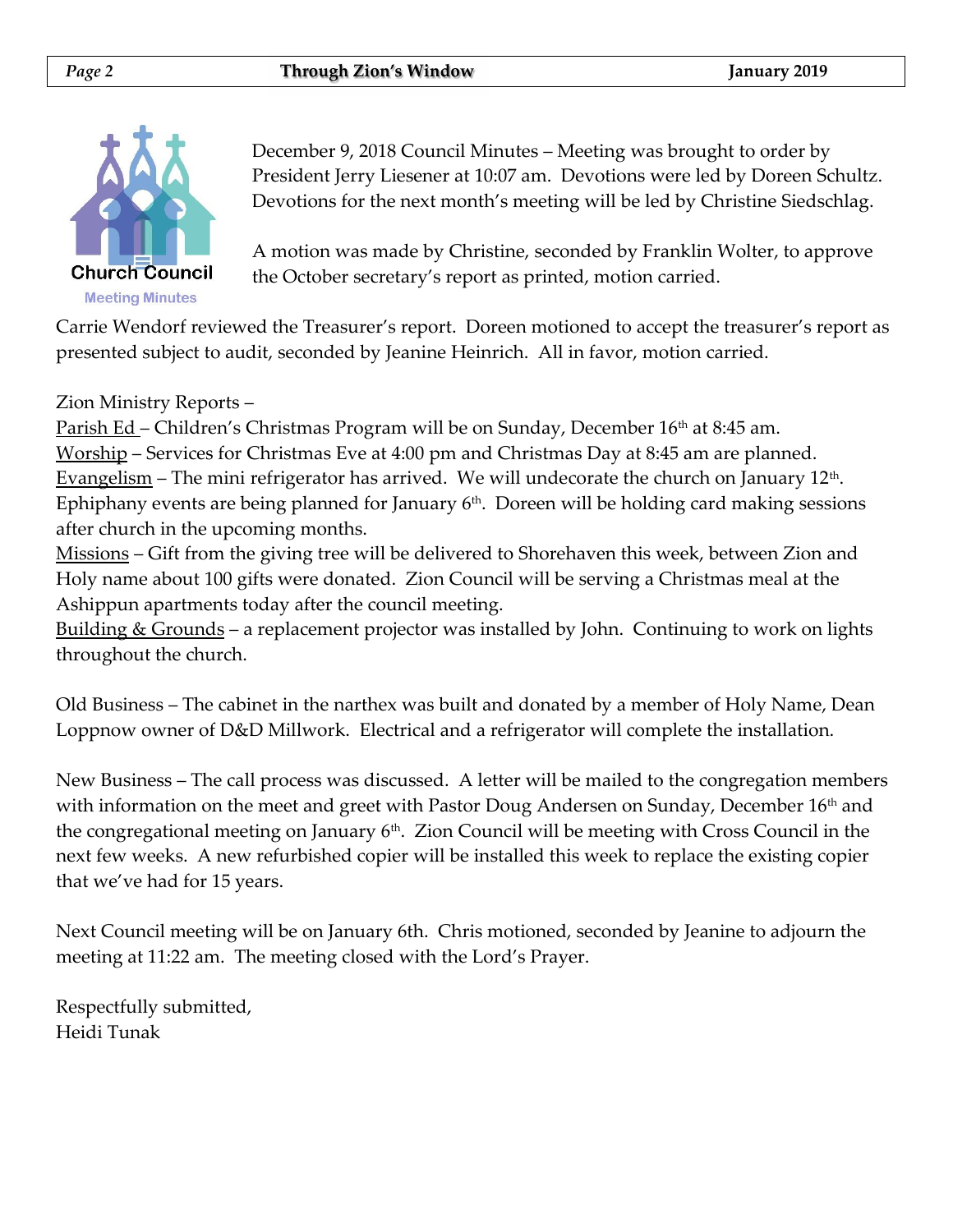# Plan to Be at Our Annual Meeting February 10th

It's the business meeting of the congregation, of which we are all a part. This is where decisions are made, and ideas are heard. As you think about the direction Zion should take for 2019.

# Zion's mission statement

- Reach out to our community
- Educate those who gather
- Affirm our beliefs in Jesus Christ
- Communicate with God
	- Help those in need

The **deadline** for submitting reports for the annual meeting is Sunday, January 27, 2019.



Missions Committee Happenings...

On behalf of the Missions Committee, I would like to thank you for your generosity and support of the Giving Tree. I am happy to report that we collected 146 items to benefit the residents of Shorehaven Health Care Center in

Oconomowoc. These items will be used towards the residents Christmas presents.

Blessings to all of you this Christmas Season.

Christine Siedschlag **Missions Committee** 



Thank you to all of you who have been saving plastic bags for the mats for the homeless. Sandy from Shepherd of the Hill Lutheran in Pewaukee has volunteered to come to Zion to demonstrate the mat weaving. She will also share stories from the people receiving the mats. Please keep saving those plastic bags!



On Sunday, January 6<sup>th</sup>, after worship, we will have a Congregational Meeting and vote to call Pastor Douglas Andresen as our new pastor.

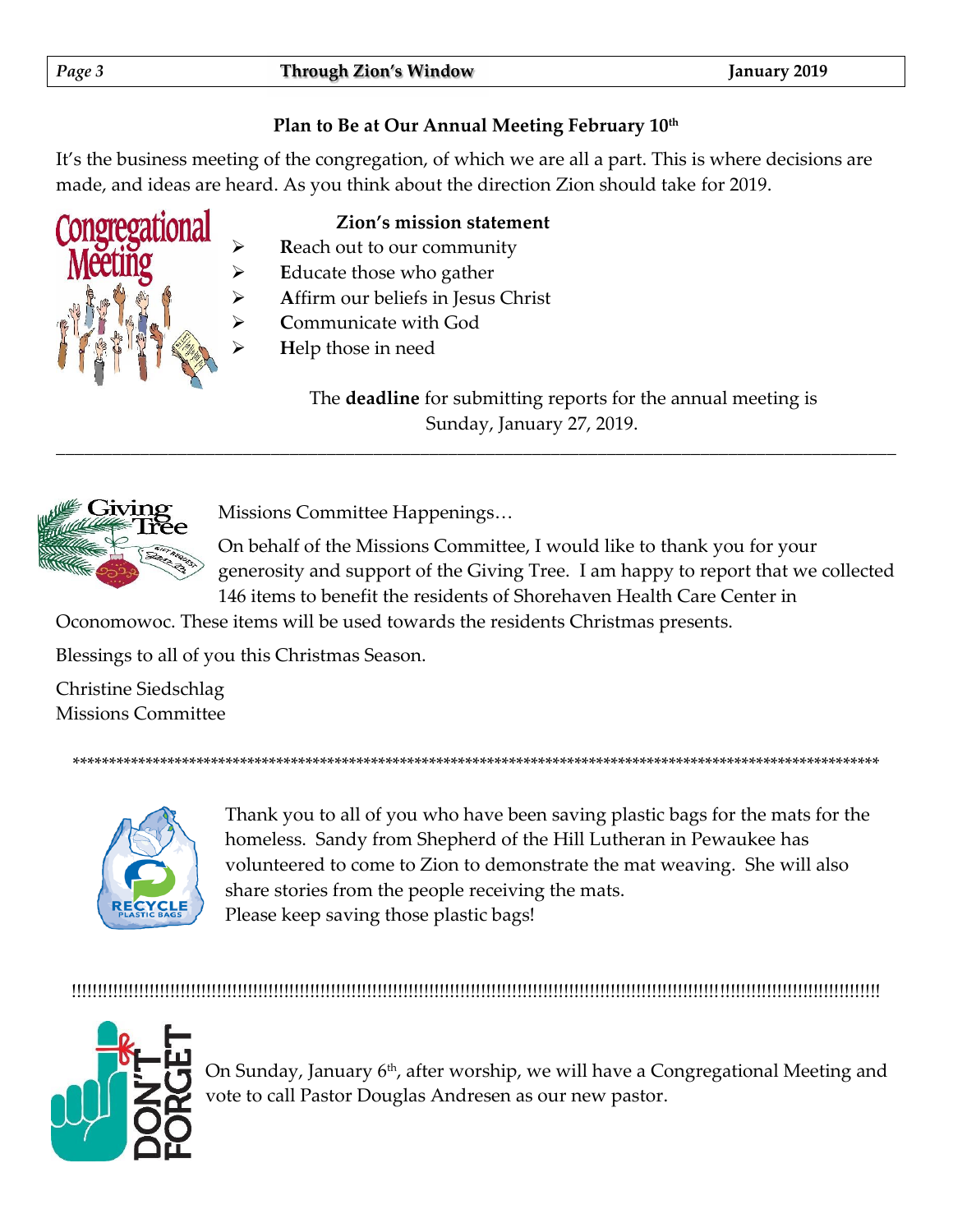Evangelism News...

# **January 2019 Newsletter**

# **Epiphany Celebration**

Following the worship service on January 6, we will celebrate Epiphany with refreshments and a King's cake. You are invited to bring food or beverage to share.

### **Christmas Decorating**

Thank you for your time in decorating our church this season. We were done in less than two hours. Know that you are indeed APPRECIATED! Our worship spaces are beautiful!

### **Un-decorating Church**

Then comes the  $\frac{d}{dx}$  reasy" part – undoing all the festive decorations! We will be packing away everything on Saturday, January 12, starting about 8:45-ish. The door will be unlocked…just come on inside and start packing! This does not take long when we have all hands on deck. We could use at least one LADDER person again to get down the garland and to put the boxes up on the storage shelf downstairs. Any volunteers?

### **Wine Corks**



We collected so many wine corks last year, that we will have another crafting project this year to make gifts for the Ashippun Apartment residence. Stay tuned for details.

# **Coffee Hour**

Looking for one or two people to help with the setup and take down for coffee hour. If you are interested, please see Doreen.

### **Workshop**

A card and small gift is given to the residents at the Ashippun Senior Apartments bi-monthly. A workshop will be held after service in the lower level on January 20 to decorate cards *(cards will have a per-determined design to follow)* and stuff bags; along with preparation for future crafty gifts.

# **What is your New Year's Resolution?**

Here are a few volunteer opportunities to put on your list as we begin the New Year. Your volunteer contributions WILL make a difference…plus, we appreciate your willingness to work together!



- ❖ January 6-Provide the King's Cake for Epiphany \*\*
- ❖ January 12-Help remove Christmas decorations.
- ❖ Prepare cards and goodie bags for Zion shut ins and Ashippun Apartment residents \*\*
- ❖ Bring treats for coffee hours
- ❖ Help with set up/take down for coffee hour
- ❖ Donate books to the Little Free library
- ❖ Organize a ladies night \*\*

\*\* Contact Doreen Schultz if you are interested in getting involved.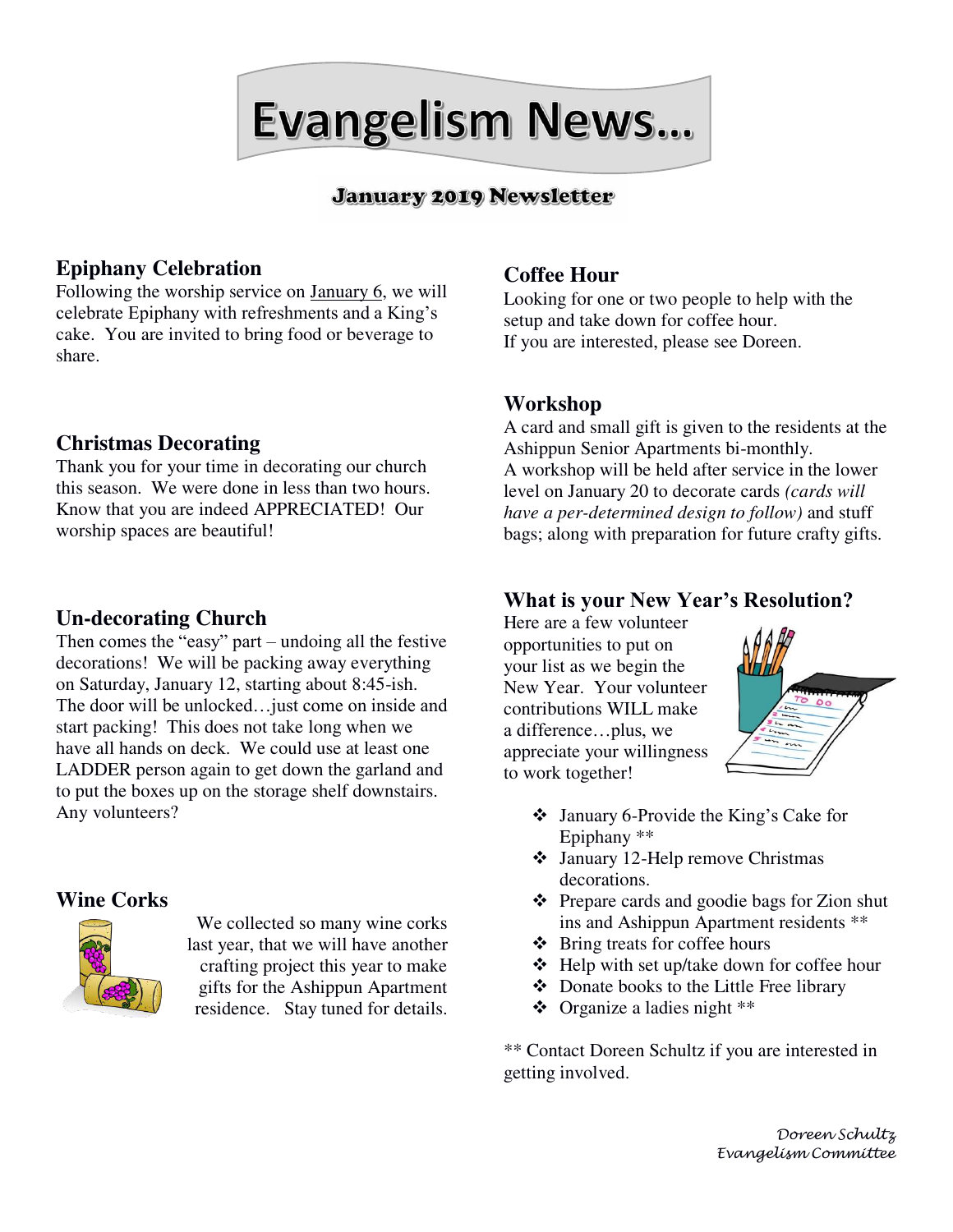

A special congregational meeting was called to order by President Jerry Liesener on Sunday, November 18, 2018 at 9:40 am. Jerry has received bids from J&M Carpeting in Fort Atkinson for \$38,780 and Y's Way in Watertown for \$44,800. Both bids include moving of pews, office furniture, organ, piano, etc. dumpster, removing old carpeting, dumpster, floor prep and carpeting. Jerry showed proposed carpet tile samples for the sanctuary area, narthex and offices. Altar area and steps will be carpeted using similar carpeting to what is in now. The balance of each account was reviewed. \$1,000 per month is available from the Endowment fund.

Motion by Lester Schuett, seconded by Franklin Wolter, to accept the proposal from J&M Carpeting for \$38,780 with payment made by using \$12,000 from the Endowment Fund and the balance from the various building, memorial, fundraising and general accounts.

All in favor, motion carried. Debbie Guenther motioned, seconded by Wendy Egholm to adjourn the meeting at 9:55 am.